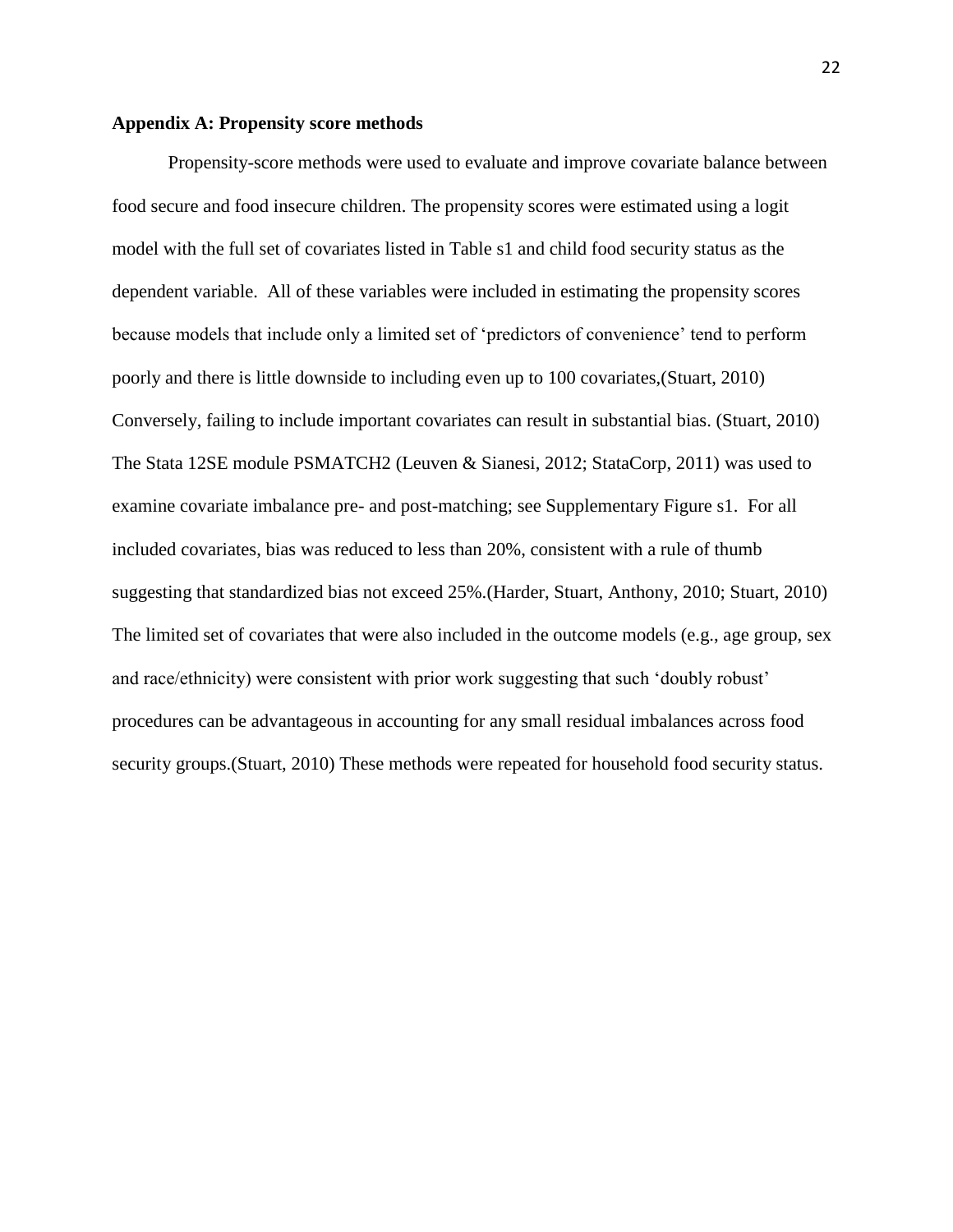| Table s1. Variables included in propensity score estimation. |  |
|--------------------------------------------------------------|--|
|--------------------------------------------------------------|--|

| Individual and Household Level Variables from NHANES 2007-2010:                                                                                                                                                                      |                                                                                                                                                                                                                               |  |  |  |
|--------------------------------------------------------------------------------------------------------------------------------------------------------------------------------------------------------------------------------------|-------------------------------------------------------------------------------------------------------------------------------------------------------------------------------------------------------------------------------|--|--|--|
| Age                                                                                                                                                                                                                                  |                                                                                                                                                                                                                               |  |  |  |
| Race/ethnicity (non-Hispanic white, non-Hispanic black, Mexican-American, other)                                                                                                                                                     |                                                                                                                                                                                                                               |  |  |  |
| Household Income-to-Poverty Ratio <sup>1,2</sup> (PIR)                                                                                                                                                                               |                                                                                                                                                                                                                               |  |  |  |
| Sex                                                                                                                                                                                                                                  |                                                                                                                                                                                                                               |  |  |  |
| Foreign born                                                                                                                                                                                                                         |                                                                                                                                                                                                                               |  |  |  |
| Food assistance program participation in prior year (SNAP, WIC, free or reduced price<br>school breakfast or lunch programs)<br>Caregiver education <sup>1</sup> : less than high school; high school degree; some college or higher |                                                                                                                                                                                                                               |  |  |  |
| Caregiver marital status <sup>1</sup> : married or cohabitating; single/divorced/widowed                                                                                                                                             |                                                                                                                                                                                                                               |  |  |  |
| Survey year, strata, PSU, sample weight<br>Health insurance (private, public, uninsured)<br>Household smoking<br>Household size<br>Double jeopardy (household income below federal poverty threshold and reside in high-             |                                                                                                                                                                                                                               |  |  |  |
| deprivation census tract) <sup>3</sup><br><u>Census tract-level variables<sup>4</sup></u>                                                                                                                                            | <b>County-level Variables</b>                                                                                                                                                                                                 |  |  |  |
| % female-headed households with children<br>% adults over 25 years with less than a<br>high school education                                                                                                                         | Urban/rural category <sup>5</sup> : large central<br>metropolitan; large fringe (population $\geq 1$<br>million); medium fringe (population 250,000-<br>999,999); small fringe (population <250,000);<br>micropolitan; rural. |  |  |  |
|                                                                                                                                                                                                                                      |                                                                                                                                                                                                                               |  |  |  |
| % families below the poverty threshold                                                                                                                                                                                               | Segregation indices <sup>6</sup> : Dissimilarity Index,                                                                                                                                                                       |  |  |  |
| Population size                                                                                                                                                                                                                      | Gini Index, Information Index, Relative<br>Diversity Index, Normalized Exposure Index,<br>Squared Coefficient of Variation, Exposure                                                                                          |  |  |  |
| % vacant housing units                                                                                                                                                                                                               | Index, Isolation Index                                                                                                                                                                                                        |  |  |  |
| % county that is urban                                                                                                                                                                                                               | Arrests per 1000 population <sup>7</sup>                                                                                                                                                                                      |  |  |  |
| Square miles                                                                                                                                                                                                                         | SNAP and WIC redemptions per store, 2007 <sup>8</sup>                                                                                                                                                                         |  |  |  |
| % urban                                                                                                                                                                                                                              | Households no car $\&$ > 1 mi to store, Low                                                                                                                                                                                   |  |  |  |
| % males over 16 years who are<br>unemployed                                                                                                                                                                                          | income $> 1$ mi to store, 2006 <sup>8</sup><br># Grocery Stores, convenience stores, fast-<br>food restaurants, SNAP authorized stores,<br>WIC authorized stores, 2007 <sup>8</sup>                                           |  |  |  |
| % households receiving public assistance                                                                                                                                                                                             | SNAP participation rate, WIC participation<br>rate, Total SNAP benefits, 2007 <sup>8</sup>                                                                                                                                    |  |  |  |
| % students free-lunch eligible, 2006 <sup>8</sup><br>% vacant housing units                                                                                                                                                          |                                                                                                                                                                                                                               |  |  |  |
| Median household income                                                                                                                                                                                                              | Household food insecurity prevalence, 2007 <sup>8</sup>                                                                                                                                                                       |  |  |  |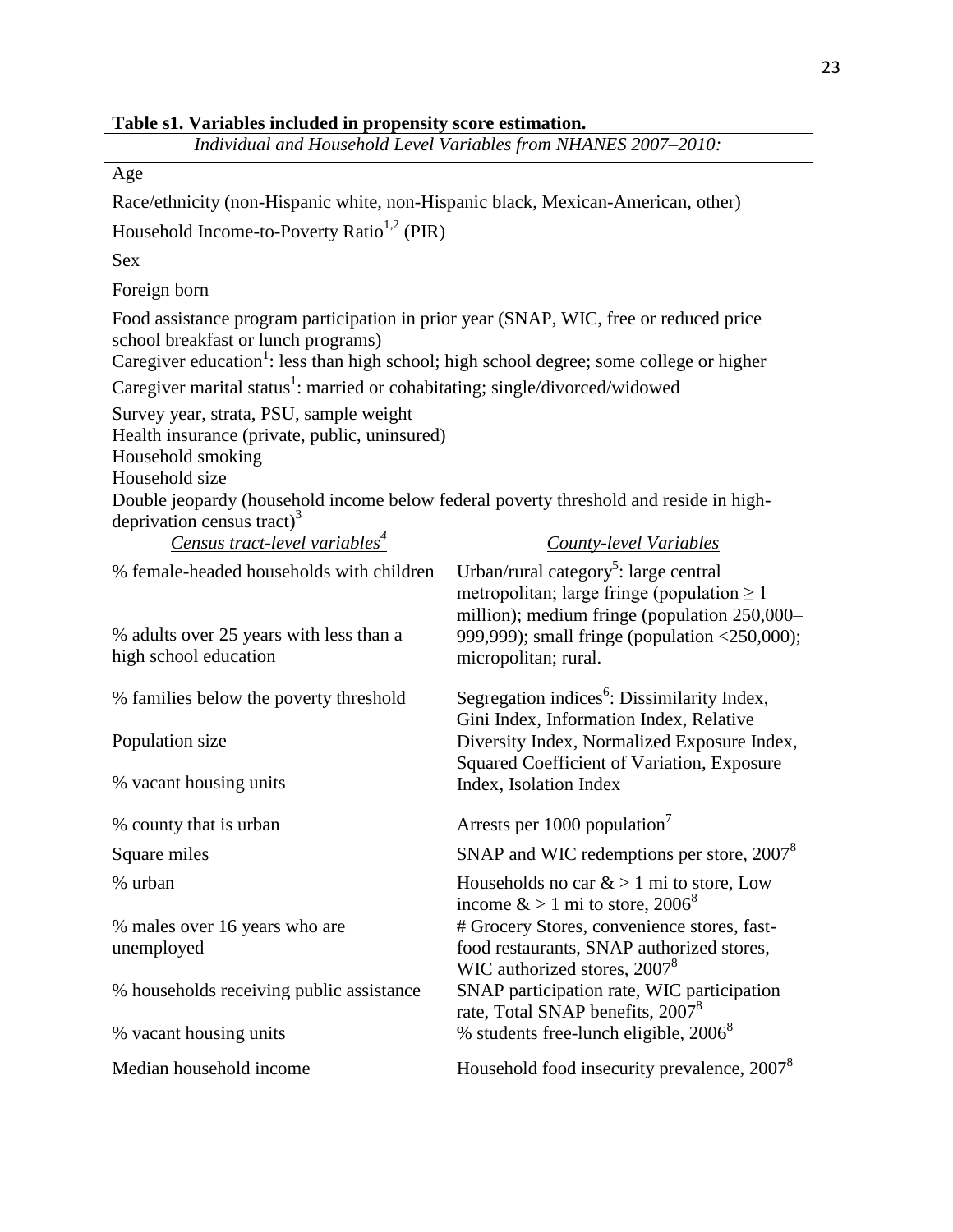| % owner-occupied housing units | Food prices, 2006 <sup>8</sup> : low-fat milk; soda; green-<br>leafy vegetables/starchy vegetables; |
|--------------------------------|-----------------------------------------------------------------------------------------------------|
| Median housing unit value      | fruit/sweet snacks; fruit/savory snacks; whole<br>grains/refined grains; soda sales tax; general    |
| Deprivation Index $3$          | food tax                                                                                            |

<sup>1</sup> Caregivers who did not report education level, marital status, or PIR were still included in models as these covariates included dummy-codes for missingness.

 $2R$ atio of family income to poverty threshold.

<sup>3</sup> Tract-level deprivation index is constructed by first standardizing then averaging the following variables: proportion of adults over 25 years with less than a high school education; proportion of males over 16 years who are unemployed; proportion of families below the poverty threshold; proportion of households receiving public assistance; proportion of female-headed households with children; and median household income. These variables were transformed for normality and direction, and their Z-scores were averaged; higher values indicate worse SES profile. <sup>4</sup> From the year 2000 decennial U.S. Census.

<sup>5</sup> From the National Center for Health Statistics Urban-Rural Classification Scheme.

 $6$  For further description of the segregation indices, see Reardon and Firebaugh (2002).

<sup>7</sup> From the U.S. Federal Bureau of Investigation Uniform Crime Reporting Program, 2000.

<sup>8</sup> From the USDA Food Environment Atlas.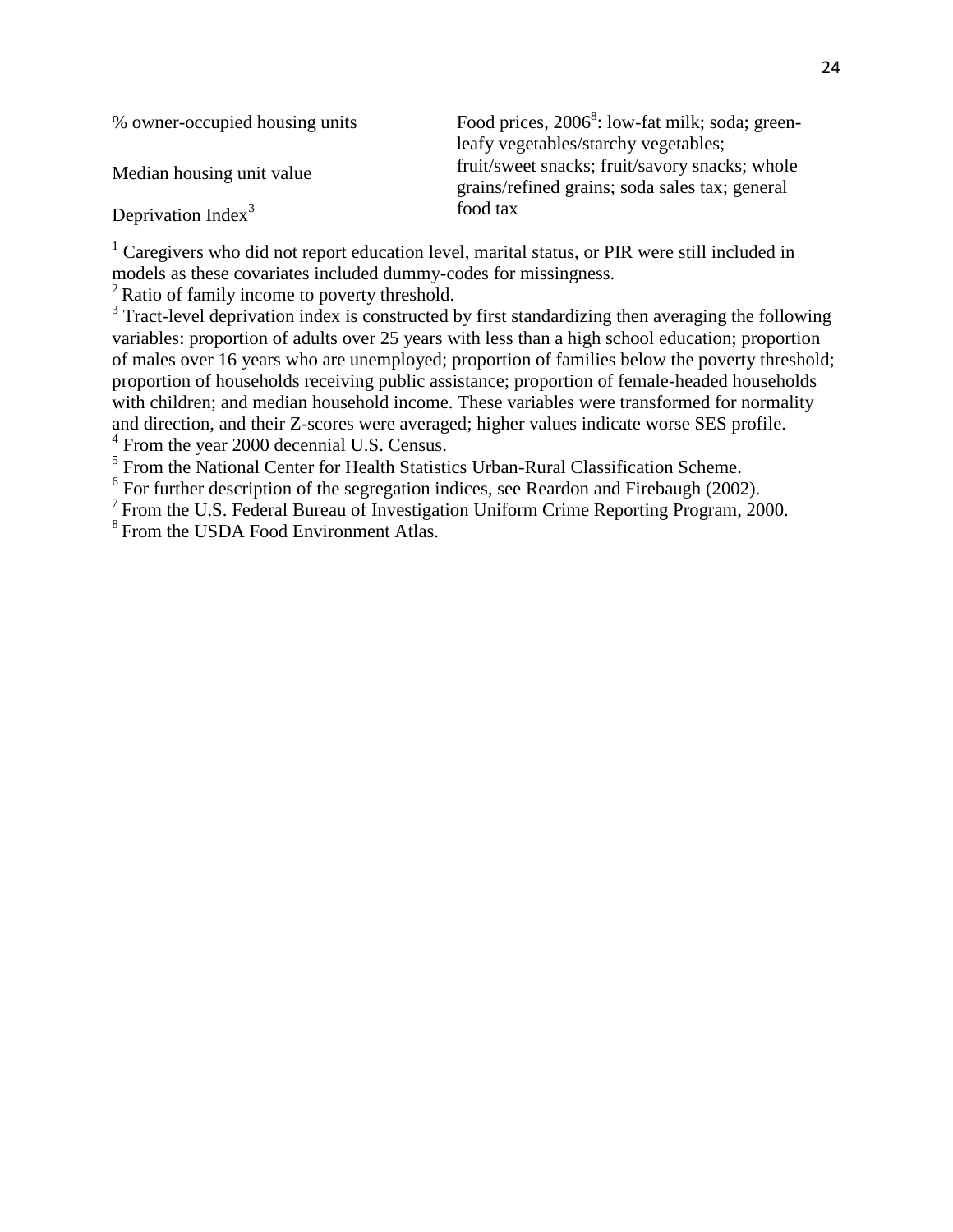

Figure s1. Standardized percent bias in covariates comparing food insecure and food secure children, pre- and post-propensity score weighting.

Note: Standardized bias is the mean difference between groups expressed as a percentage of the average standard deviation.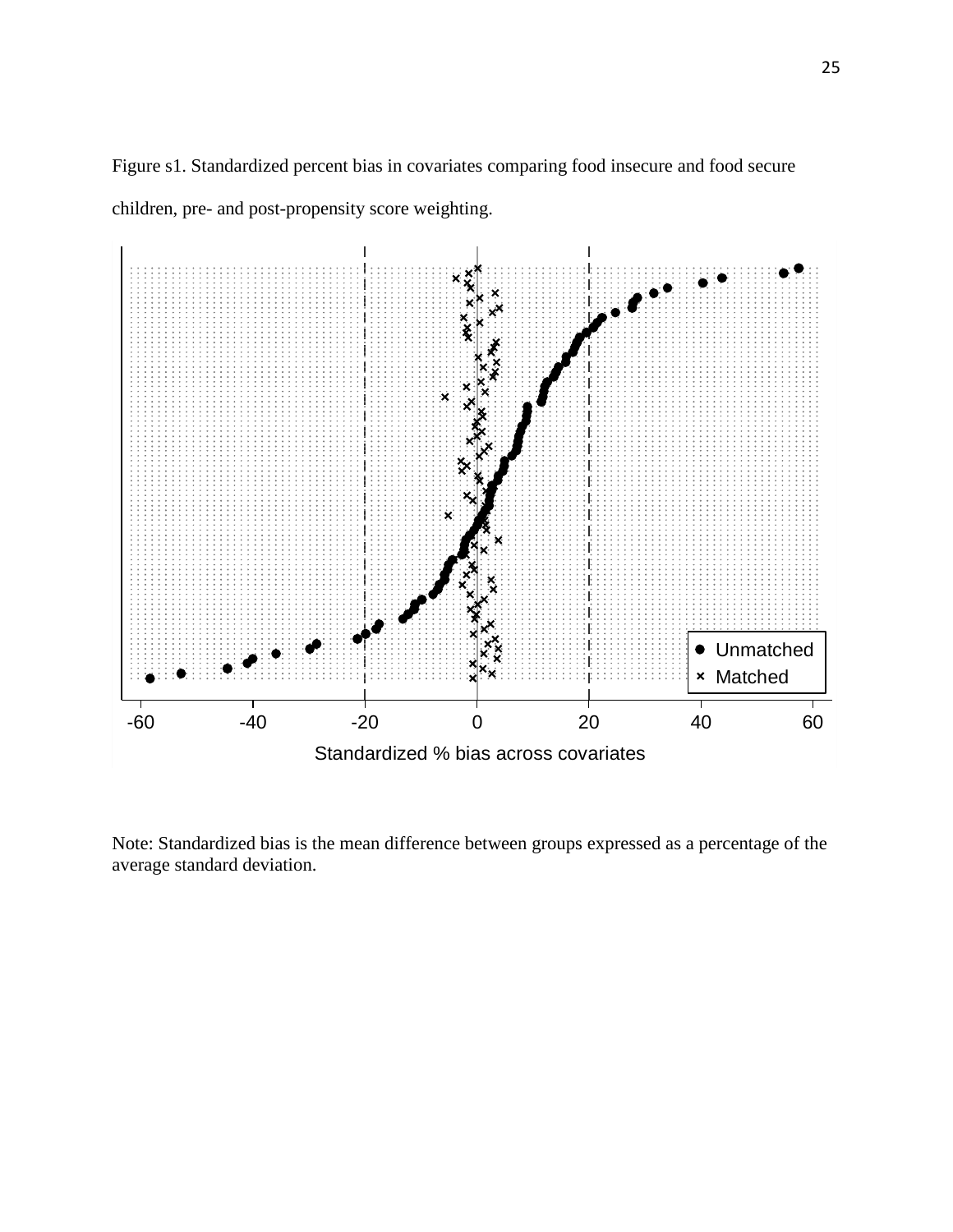## **References:**

- Harder VS, Stuart EA, Anthony JC. Propensity score techniques and the assessment of measured covariate balance to test causal associations in psychological research. *Psychological Methods.* 2010;15(3):234-49.
- Leuven E, Sianesi B. PSMATCH2: Stata module to perform full Mahalanobis and propensity score matching, common support graphing, and covariate imbalance testing. 2012.
- Reardon SF & Firebaugh G. Measures of multigroup segregation. *Sociological Methodology* 2002, Vol 32 32: 33-67.
- StataCorp. Stata Statistical Software. Release 12 ed. College Station, TX: StataCorp LP; 2011.
- Stuart EA. Matching methods for causal inference: A review and a look forward. *Stat Sci.* 2010;25(1):1-21.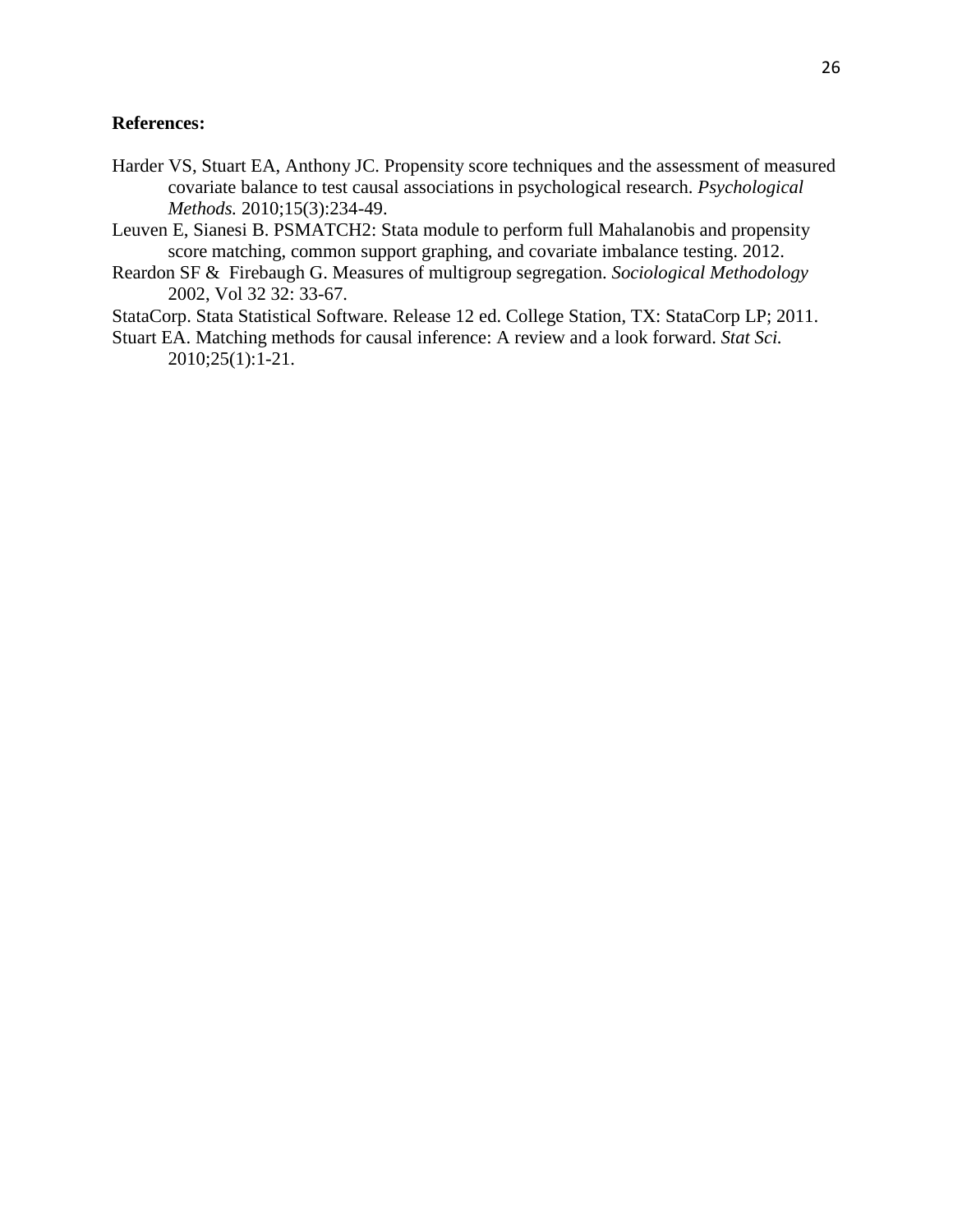## **Appendix B: Socio-demographic characteristics.**

Table s2. Socio-demographic characteristics of children ages 2 -15 years (n=5,136): NHANES,

|                                                | Food Secure     | Food Insecure   |  |
|------------------------------------------------|-----------------|-----------------|--|
|                                                | $(n=4033)$      | $(n=1103)$      |  |
|                                                | Weighted %/Mean | Weighted %/Mean |  |
|                                                | (SE)            | (SE)            |  |
| Age                                            |                 |                 |  |
| 2-5 years                                      | 28.98 (1.02)    | 27.89 (2.00)    |  |
| 6-11 years                                     | 42.43(0.93)     | 40.41 (1.70)    |  |
| $12-15$ years                                  | 28.59 (1.36)    | 31.69(2.05)     |  |
| <b>Gender</b>                                  |                 |                 |  |
| Male                                           | 50.26 (1.32)    | 51.73 (2.19)    |  |
| Female                                         | 49.74 (1.32)    | 48.27 (2.19)    |  |
| Race/Ethnicity†***                             |                 |                 |  |
| Non-Hispanic White                             | 61.83 (2.36)    | 36.99 (4.93)    |  |
| Non-Hispanic Black                             | 12.69(1.27)     | 20.51 (2.34)    |  |
| Mexican-American                               | 12.26(1.54)     | 25.40 (3.90)    |  |
| PIR***                                         | 2.75(0.08)      | 1.15(0.07)      |  |
| <b>Poverty Status***</b>                       |                 |                 |  |
| $\leq$ 100% FPT                                | 17.88 (1.21)    | 51.09 (2.88)    |  |
| 101-<200% FPT                                  | 20.20 (1.39)    | 30.53 (2.42)    |  |
| 201-<300% FPT                                  | 14.44 (1.07)    | 10.34(1.68)     |  |
| 301-<400% FPT                                  | 12.38(0.96)     | 1.26(0.66)      |  |
| >400% FPT                                      | 28.34 (2.01)    | 1.89(0.87)      |  |
| <b>HR</b> education level***                   |                 |                 |  |
| < High school                                  | 17.06(1.48)     | 39.89 (2.51)    |  |
| High school graduate                           | 21.23 (1.37)    | 28.39 (2.41)    |  |
| Some college                                   | 29.26 (1.21)    | 24.51 (2.40)    |  |
| College graduate or higher                     | 32.45(2.55)     | 7.22(1.72)      |  |
| <b>HR Marital Status***</b>                    |                 |                 |  |
| Single or never Married                        | 7.70(0.65)      | 13.89 (2.21)    |  |
| Married or living with partner                 | 78.53 (1.00)    | 56.07 (2.79)    |  |
| Widowed/divorced/separated                     | 13.77 (0.87)    | 30.04 (2.56)    |  |
| <b>Household smoking</b> ***                   | 13.18(1.58)     | 23.35 (2.93)    |  |
| Household size***                              | 4.44(0.03)      | 4.80(0.10)      |  |
| Food assistance participation <sup>e****</sup> | 66.55(1.95)     | 94.44 (1.18)    |  |
| Insurance status***                            |                 |                 |  |
| Private health insurance                       | 61.56(2.02)     | 25.79 (3.10)    |  |
| Public health insurance                        | 30.63(1.78)     | 63.52 (3.02)    |  |
| Uninsured                                      | 8.41 (1.06)     | 13.77(1.68)     |  |

2007-2010.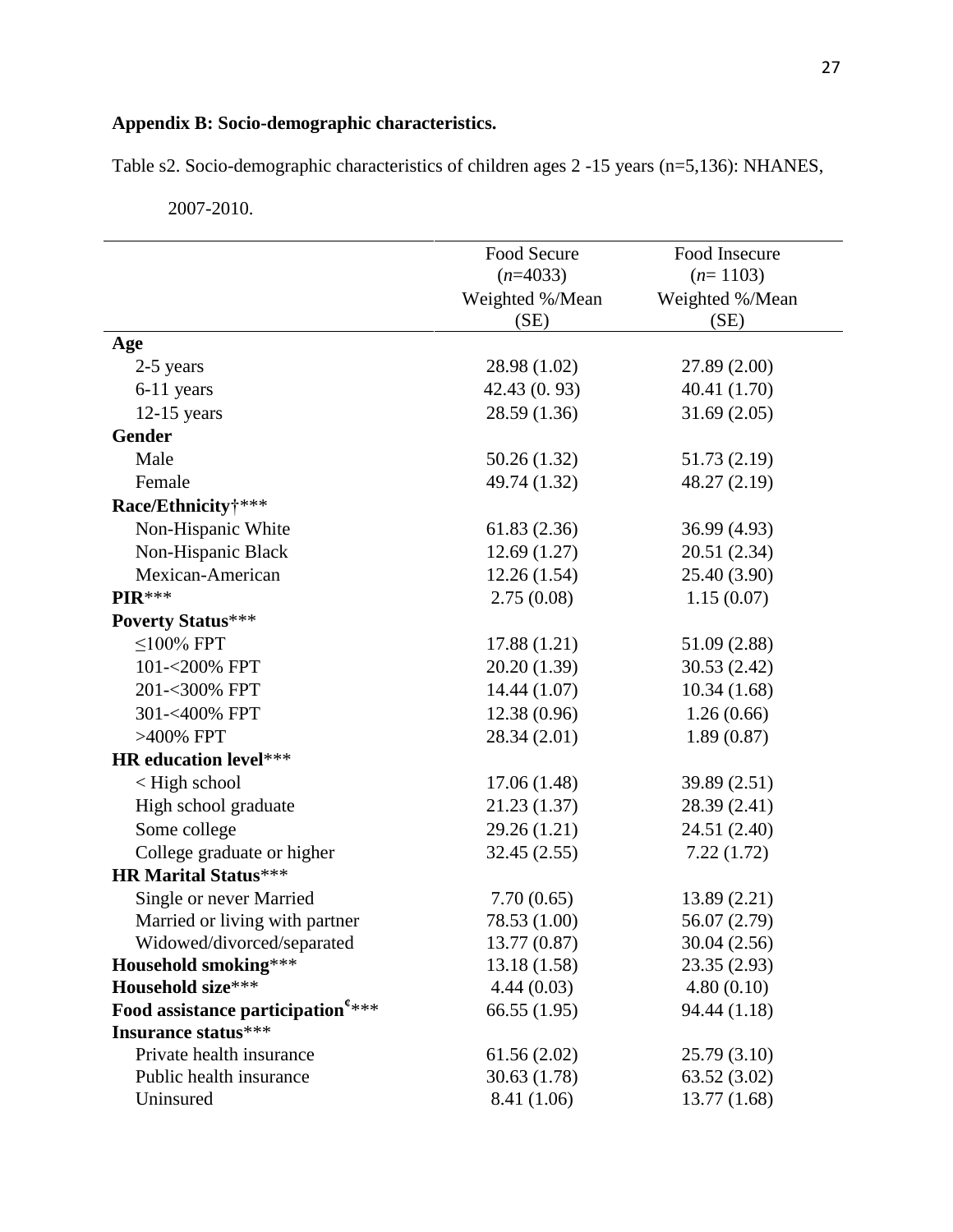| <b>Census Tract Characteristics</b> |
|-------------------------------------|
|-------------------------------------|

| Individual+Area Poverty: ***      | 10.98(1.22)   | 32.44 (3.45)    |
|-----------------------------------|---------------|-----------------|
| Deprivation- $\frac{1}{2}$ ***    | $-0.41(0.06)$ | 0.08(0.07)      |
| % families in poverty***          | 8.98(0.69)    | 14.13(1.17)     |
| % owner occupied housing***       | 72.69(1.13)   | 63.92(1.40)     |
| Median household income***        | 48420 (2023)  | 37684.94 (1272) |
| Median housing unit value**       | 140215 (7912) | 108623(4869)    |
| % households public assistance*** | 3.34(0.27)    | 5.39(0.44)      |
| % female headed households***     | 6.97(0.28)    | 9.80(0.46)      |
| % males over 16 unemployed***     | 5.43(0.31)    | $7.07$ $(0.44)$ |
| <b>County Characteristics</b>     |               |                 |
| Arrests/1000 population***        | 37.63(2.24)   | 44.26 (2.35)    |
| % urban***                        | 71.83 (3.73)  | 84.74 (3.38)    |
| Size (sq miles) $*$               | 46.06 (13.28) | 23.83 (5.95)    |
| Mean SNAP redemption per store**  | 166186(7516)  | 185817(7874)    |

Note: Significant differences indicated by \**P*<0.05, \*\**P*<0.01, \*\*\**P*<0.001

Abbreviations: FPT = Federal poverty threshold; HR= Household Reference person; HS= High school; PIR= Income-to-poverty ratio; SNAP = supplemental nutrition assistance program †Columns do not sum to 100% as children of other Hispanic and other race groups are not included due to the limited sample sizes of these groups.

 $\ell$  Includes SNAP, WIC, free/reduced price school lunch and school breakfast programs at any point in the prior year.

‡ Individual+area poverty is the combination of individual PIR<100% FPT and living in a census tract with high levels of deprivation.

**┘**Deprivation is the mean of six standardized tract level variables including: percentage of adults over 25 years with less than a high school education, percentage of men over 16 years who are unemployed, percentage of families below FPT, percentage of households receiving public assistance, percentage of female-headed households with children and median household income. Higher values indicate higher levels of deprivation.

Note: Tract and county-level variables where standardized bias between food secure and insecure children was less than 20% are not included in this table, but were included in propensity score models and are listed in Appendix A. *P*-values are based on  $\chi^2$  for proportions and Wald tests for continuous covariates. Some columns may not sum to 100% due to missing data on select covariates.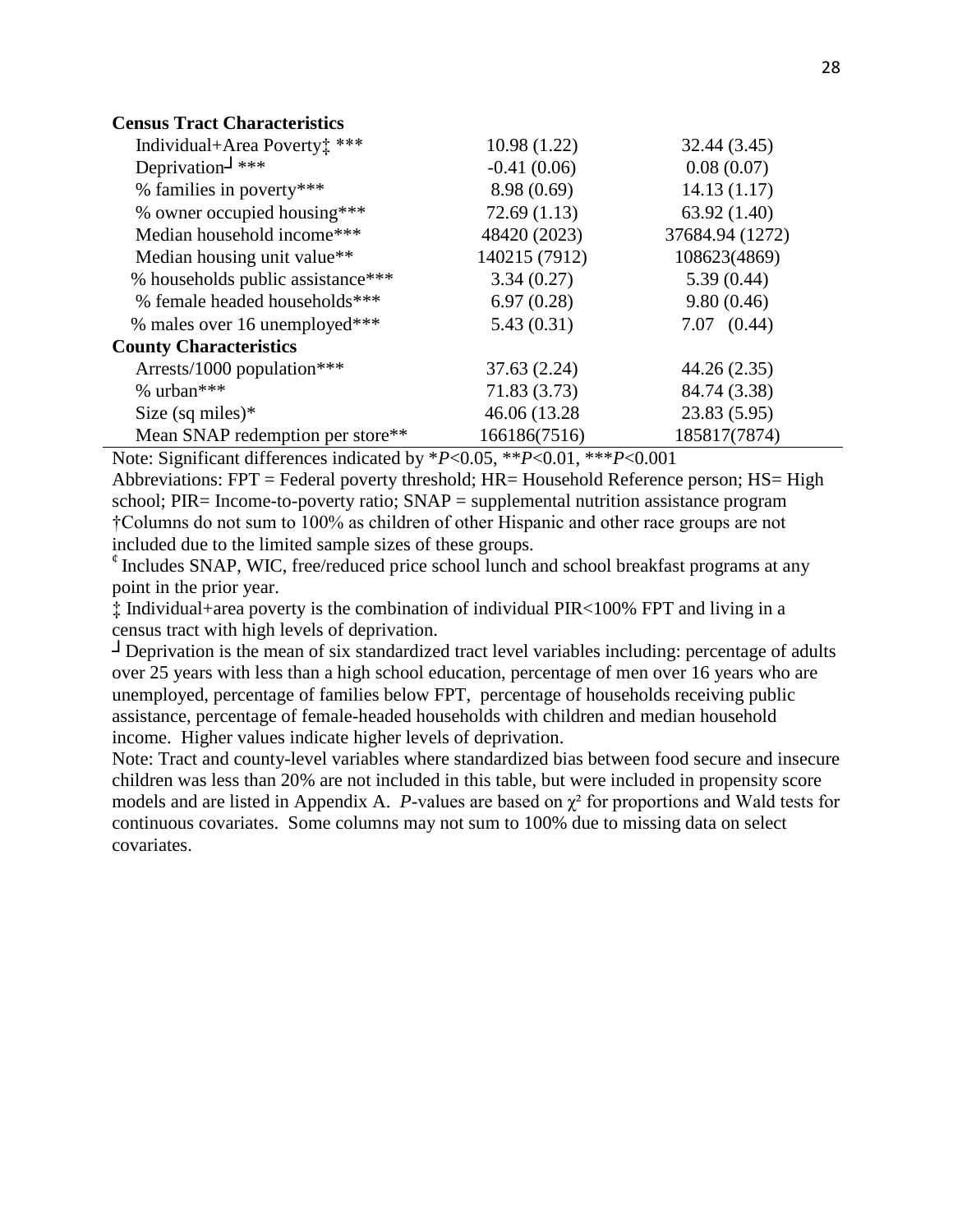## **Appendix C: Differences in dietary intake by child food security status and age group**

Table s3. Dietary intake among children ages 2-5 years (n=1,676) in NHANES 2007-2010, comparing children in food secure

households (unweighted n=1,333) to those in food insecure households (unweighted n=343). Significant differences shown in bold-

type (*P*<0.05).

|                                  | <b>Regular Survey Weights</b> |                  |                 | <b>IPTW+Survey Weights</b> |  |
|----------------------------------|-------------------------------|------------------|-----------------|----------------------------|--|
|                                  | Food Secure                   | Food-Insecure    | Food Secure     | Food-Insecure              |  |
|                                  | Mean $(S.E.)$                 | Mean $(S.E.)$    | Mean $(S.E.)$   | Mean $(S.E.)$              |  |
| Fruit juice (cups)               | 0.64(0.04)                    | 0.62(0.05)       | 0.66(0.05)      | 0.61(0.32)                 |  |
| Whole fruit <sup>†</sup>         | 0.87(0.05)                    | 0.70(0.06)       | 0.75(0.15)      | 0.74(0.20)                 |  |
| Vegetables excl white potatoes:  | $0.49(0.03)^{a}$              | $0.44(0.03)^{b}$ | 0.47(0.03)      | 0.46(0.13)                 |  |
| Starchy vegetables <sup>†</sup>  | $0.18(0.01)^{a}$              | $0.24(0.03)^{b}$ | 0.23(0.07)      | 0.24(0.06)                 |  |
| Whole grains                     | 0.63(0.03)                    | 0.61(0.06)       | 0.52(0.14)      | 0.57(0.16)                 |  |
| Refined grains                   | 4.11(0.11)                    | 4.19(0.20)       | 4.23(0.17)      | 4.27(0.45)                 |  |
| Solid fats $(g)$                 | 28.04(0.71)                   | 29.30(1.12)      | 28.44(0.69)     | 30.14(3.03)                |  |
| Added sugars (tsp)               | 11.59(0.34)                   | 12.01(0.58)      | 12.04(0.57)     | 12.30(1.98)                |  |
| SoFAS (kcal)                     | 437.71 (10.61)                | 455.91 (16.47)   | 448.55 (13.70)  | 468.14 (58.25)             |  |
| Kcal                             | 1512.04 (20.74)               | 1534.55 (37.24)  | 1524.18 (23.81) | 1544.93 (59.44)            |  |
| Protein $(g)$                    | 55.57 (0.99)                  | 56.13 (1.47)     | 55.50 (0.93)    | 56.84 (6.15)               |  |
| Carbohydrate $(g)$               | 206.36 (2.91)                 | 206.81(5.15)     | 205.97 (2.70)   | 207.68 (7.59)              |  |
| Fiber $(g)$                      | 11.59(0.29)                   | 11.44(0.39)      | 11.26(0.42)     | 11.56(0.58)                |  |
| Caloric density (kcal/food item) | 96.49 (1.09)                  | 100.51(2.61)     | 103.00 (7.98)   | 100.52(4.08)               |  |
| Sodium (mg)                      | 2280.28 (38.69)               | 2340.10 (69.03)  | 2309.44 (45.37) | 2359.26 (227.41)           |  |
| Dietary variety (# foods)        | 16.46(0.19)                   | 16.10(0.39)      | 15.59(1.08)     | 16.17(0.76)                |  |

‡ cup equivalent

a,b indicate significantly different, *P*<0.05

Note: Regular models used only the first day dietary recall survey weights, while IPTW models used propensity-score weights.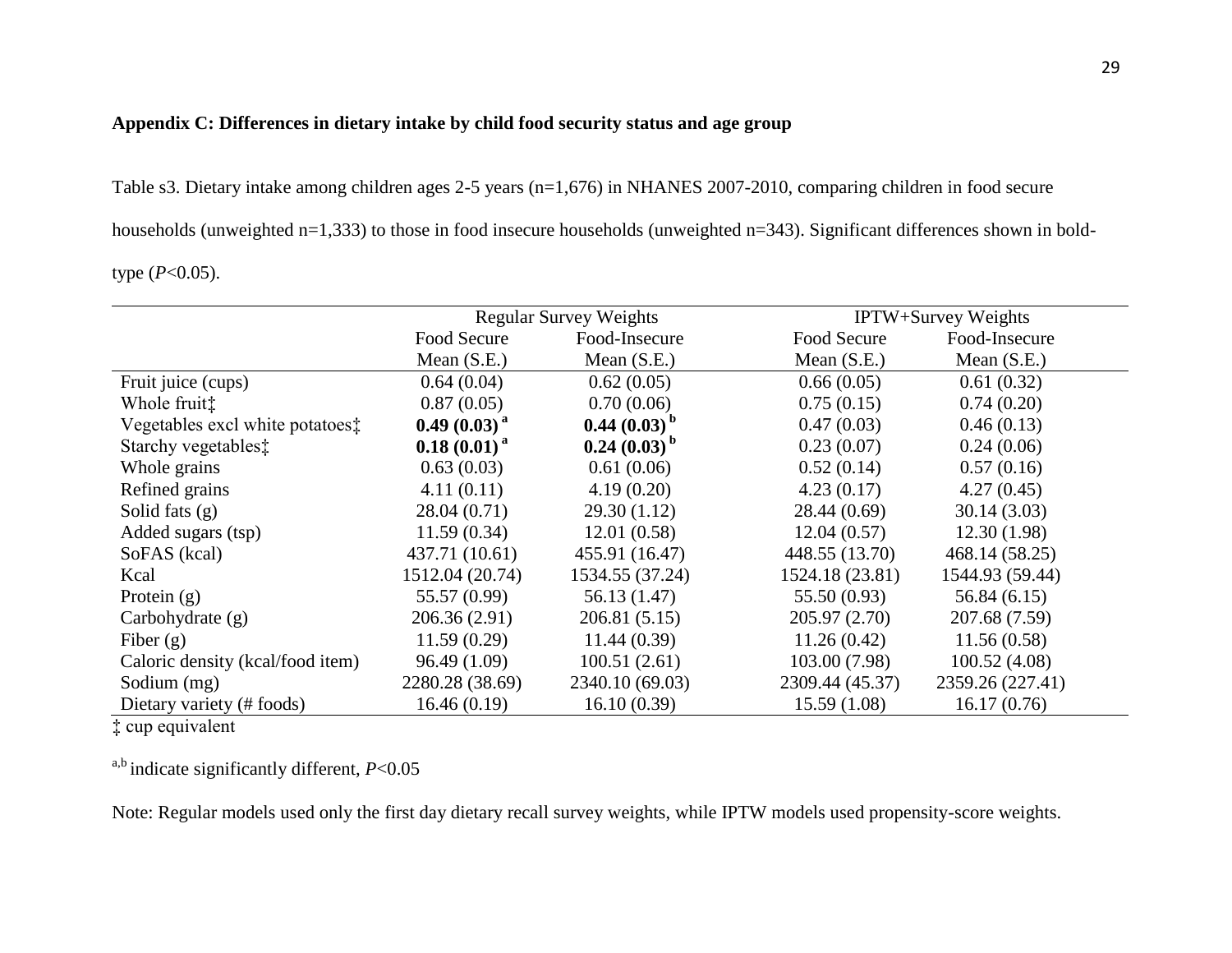Table s4. Dietary intake among children ages 6 -11 years (n=2,254) in NHANES 2007-2010, comparing children in food secure households (unweighted n=1,779) to those in food insecure households (unweighted n=475). There were no significant differences for any dietary component.

|                                  | <b>Regular Survey Weights</b> |                 |                  | <b>IPTW+Survey Weights</b> |
|----------------------------------|-------------------------------|-----------------|------------------|----------------------------|
|                                  | Food Secure                   | Food-Insecure   | Food Secure      | Food-Insecure              |
|                                  | Mean $(S.E.)$                 | Mean $(S.E.)$   | Mean $(S.E.)$    | Mean $(S.E.)$              |
| Fruit juice (cups)               | 0.37(0.03)                    | 0.46(0.04)      | 0.44(0.08)       | 0.43(0.14)                 |
| Whole fruit <sup>†</sup>         | 0.73(0.05)                    | 0.63(0.07)      | 0.70(0.05)       | 0.66(0.18)                 |
| Vegetables excl white potatoes:  | 0.59(0.03)                    | 0.67(0.05)      | 0.55(0.06)       | 0.68(0.07)                 |
| Starchy vegetables <sup>†</sup>  | 0.26(0.02)                    | 0.32(0.03)      | 0.27(0.02)       | 0.33(0.16)                 |
| Whole grains                     | 0.59(0.03)                    | 0.56(0.06)      | 0.55(0.06)       | 0.54(0.19)                 |
| Refined grains                   | 5.84(0.13)                    | 5.84(0.19)      | 5.66(0.24)       | 5.93(0.24)                 |
| Solid fats $(g)$                 | 36.37(0.89)                   | 36.28(1.66)     | 36.45(0.88)      | 36.01(3.79)                |
| Added sugars (tsp)               | 17.04(0.39)                   | 17.96(0.76)     | 16.64(0.53)      | 18.00(2.34)                |
| SoFAS (kcal)                     | 599.94 (13.23)                | 613.93 (22.39)  | 594.33 (12.60)   | 612.02(55.10)              |
| Kcal                             | 1862.83 (24.24)               | 1904.37 (38.98) | 1826.64 (44.35)  | 1913.84 (71.93)            |
| Protein $(g)$                    | 68.58 (1.99)                  | 68.27 (1.59)    | 67.48(1.54)      | 68.95 (2.57)               |
| Carbohydrate (g)                 | 248.20 (2.86)                 | 257.21(5.14)    | 242.46 (6.64)    | 258.54 (13.95)             |
| Fiber $(g)$                      | 13.51(0.25)                   | 13.71(0.41)     | 13.19(0.42)      | 13.97(1.01)                |
| Caloric density (kcal/food item) | 125.54(1.56)                  | 129.43(2.77)    | 127.94(3.31)     | 127.76 (13.34)             |
| Sodium (mg)                      | 2991.86 (53.98)               | 2997.18 (72.47) | 2893.16 (125.33) | 3004.22 (141.62)           |
| Dietary variety (# foods)        | 15.54(0.16)                   | 15.40(0.32)     | 14.90(0.74)      | 15.63(1.31)                |

‡ cup equivalent

Note: Regular models used only the first day dietary recall survey weights, while IPTW models used propensity-score weights.